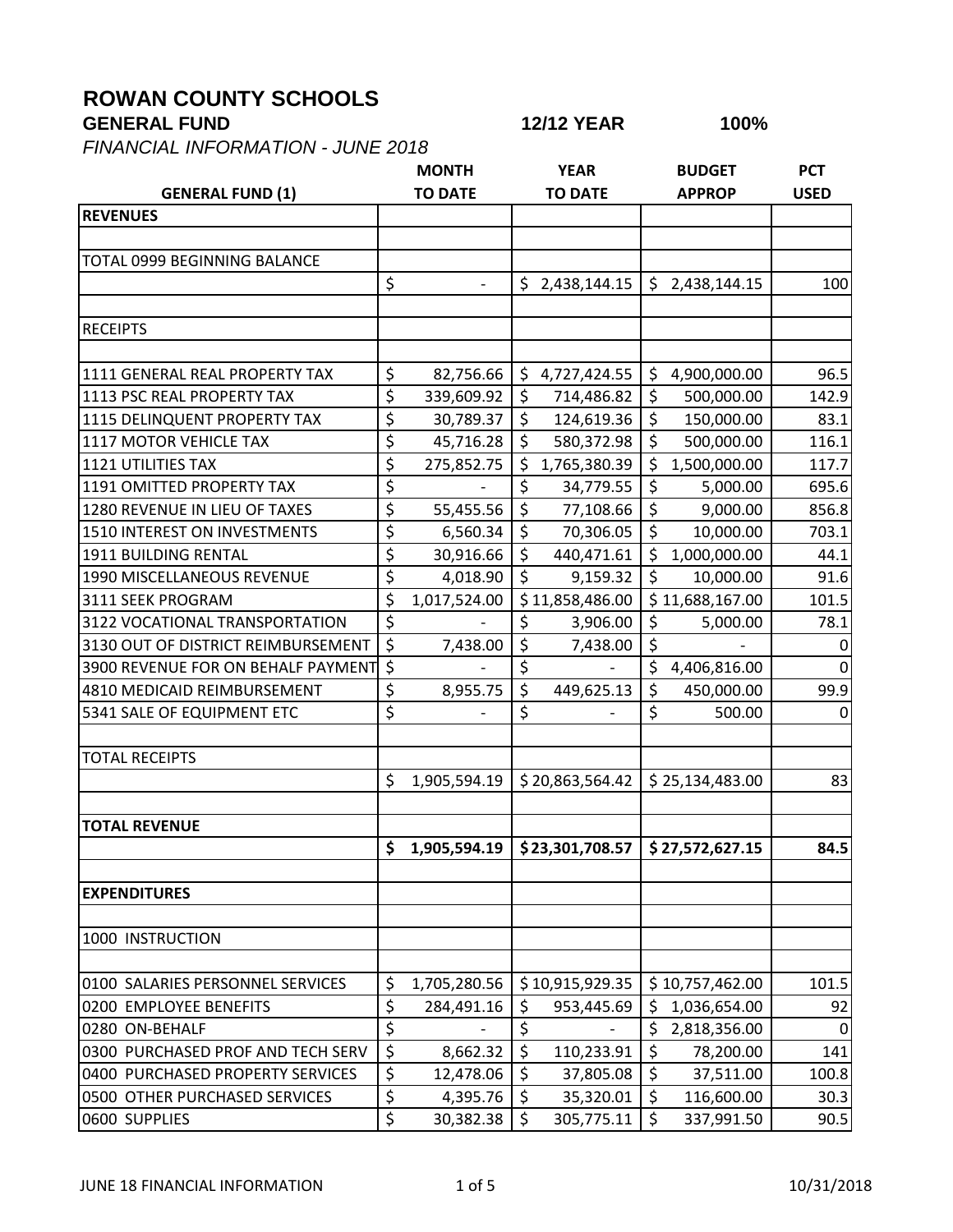| 0700 PROPERTY                            | \$                     | 6,349.55                 | \$      | 130,835.25      | \$      | 264,130.00      | 49.5        |
|------------------------------------------|------------------------|--------------------------|---------|-----------------|---------|-----------------|-------------|
|                                          |                        | <b>MONTH</b>             |         | <b>YEAR</b>     |         | <b>BUDGET</b>   | <b>PCT</b>  |
| <b>GENERAL FUND (1)</b>                  |                        | <b>TO DATE</b>           |         | <b>TO DATE</b>  |         | <b>APPROP</b>   | <b>USED</b> |
| 0800 DEBT SERVICE AND MISCELLANEOUS      |                        | 41.00                    | $\zeta$ | 1,470.73        | \$      | 7,000.00        | 21          |
|                                          |                        |                          |         |                 |         |                 |             |
| TOTAL 1000 INSTRUCTION                   |                        |                          |         |                 |         |                 |             |
|                                          | \$                     | 2,052,080.79             |         | \$12,490,815.13 |         | \$15,453,904.50 | 80.8        |
| 2100 STUDENT SUPPORT SERVICES            |                        |                          |         |                 |         |                 |             |
|                                          |                        |                          |         |                 |         |                 |             |
| 0100 SALARIES PERSONNEL SERVICES         | \$                     | 105,060.91               | \$      | 766,932.14      | \$      | 760,649.00      | 100.8       |
| 0200 EMPLOYEE BENEFITS                   | \$                     | 14,902.50                | \$      | 99,553.92       | \$      | 93,081.00       | 107         |
| 0280 ON-BEHALF                           | \$                     |                          | \$      |                 | \$      | 108,726.00      |             |
| 0300 PURCHASED PROF AND TECH SERV        | $\overline{\xi}$       | 1,670.00                 | \$      | 2,823.00        | \$      | 1,650.00        | 171.1       |
| 0500 OTHER PURCHASED SERVICES            | \$                     |                          | \$      | 3,050.31        | \$      | 2,300.00        | 132.6       |
| 0600 SUPPLIES                            | $\overline{\xi}$       | $\overline{\phantom{a}}$ | \$      | 16,312.74       | \$      | 21,500.00       | 75.9        |
|                                          |                        |                          |         |                 |         |                 |             |
| TOTAL 2100 STUDENT SUPPORT SERVICES      |                        |                          |         |                 |         |                 |             |
|                                          | \$                     | 121,633.41               | \$      | 888,672.11      | \$      | 987,906.00      | 90          |
| 2200 INSTRUCTIONAL STAFF SUPP SERV       |                        |                          |         |                 |         |                 |             |
|                                          |                        |                          |         |                 |         |                 |             |
| 0100 SALARIES PERSONNEL SERVICES         | \$                     | 48,115.02                | \$      | 327,641.88      | \$      | 323,897.00      | 101.2       |
| 0200 EMPLOYEE BENEFITS                   | \$                     | 4,259.56                 | \$      | 27,498.60       | \$      | 16,123.00       | 170.6       |
| 0280 ON-BEHALF                           | $\overline{\xi}$       |                          | \$      |                 | \$      | 87,105.00       |             |
| 0600 SUPPLIES                            | $\overline{\xi}$       | 5,281.07                 | $\zeta$ | 20,335.02       | $\zeta$ | 24,244.00       | 83.9        |
| 0700 PROPERTY                            | \$                     |                          | \$      | 622.75          | \$      | 1,450.00        | 43          |
|                                          |                        |                          |         |                 |         |                 |             |
| TOTAL 2200 INSTRUCTIONAL STAFF SUPP SERV |                        |                          |         |                 |         |                 |             |
|                                          | \$                     | 57,655.65                | \$      | 376,098.25      | \$      | 452,819.00      | 83.1        |
| 2300 DISTRICT ADMIN SUPPORT              |                        |                          |         |                 |         |                 |             |
|                                          |                        |                          |         |                 |         |                 |             |
| 0100 SALARIES PERSONNEL SERVICES         | \$                     | 17,082.70                | \$      | 204,444.20      | \$      | 206,225.00      | 99.1        |
| 0200 EMPLOYEE BENEFITS                   | \$                     | 84,243.44                | \$      | 198,956.14      | \$      | 189,780.00      | 104.8       |
| 0280 ON-BEHALF                           | $\overline{\xi}$       |                          | \$      |                 | \$      | 204,875.00      | 0           |
| 0300 PURCHASED PROF AND TECH SERV        | $\overline{\xi}$       | 16,895.73                | \$      | 297,672.60      | \$      | 258,100.00      | 115.3       |
| 0400 PURCHASED PROPERTY SERVICES         | $\overline{\varsigma}$ | 1,160.34                 | \$      | 14,056.99       | \$      | 14,500.00       | 96.9        |
| 0500 OTHER PURCHASED SERVICES            | $\overline{\xi}$       | 88,497.06                | \$      | 116,191.62      | \$      | 110,918.00      | 104.8       |
| 0600 SUPPLIES                            | $\overline{\xi}$       | 32.99                    | \$      | 1,252.63        | \$      | 5,500.00        | 22.8        |
| 0700 PROPERTY                            | \$                     |                          | \$      |                 | \$      | 6,000.00        | 0           |
|                                          |                        |                          |         |                 |         |                 |             |
| TOTAL 2300 DISTRICT ADMIN SUPPORT        | \$                     | 207,912.26               | $\zeta$ | 832,574.18      | \$      | 995,898.00      | 83.6        |
|                                          |                        |                          |         |                 |         |                 |             |
| 2400 SCHOOL ADMIN SUPPORT                |                        |                          |         |                 |         |                 |             |
|                                          |                        |                          |         |                 |         |                 |             |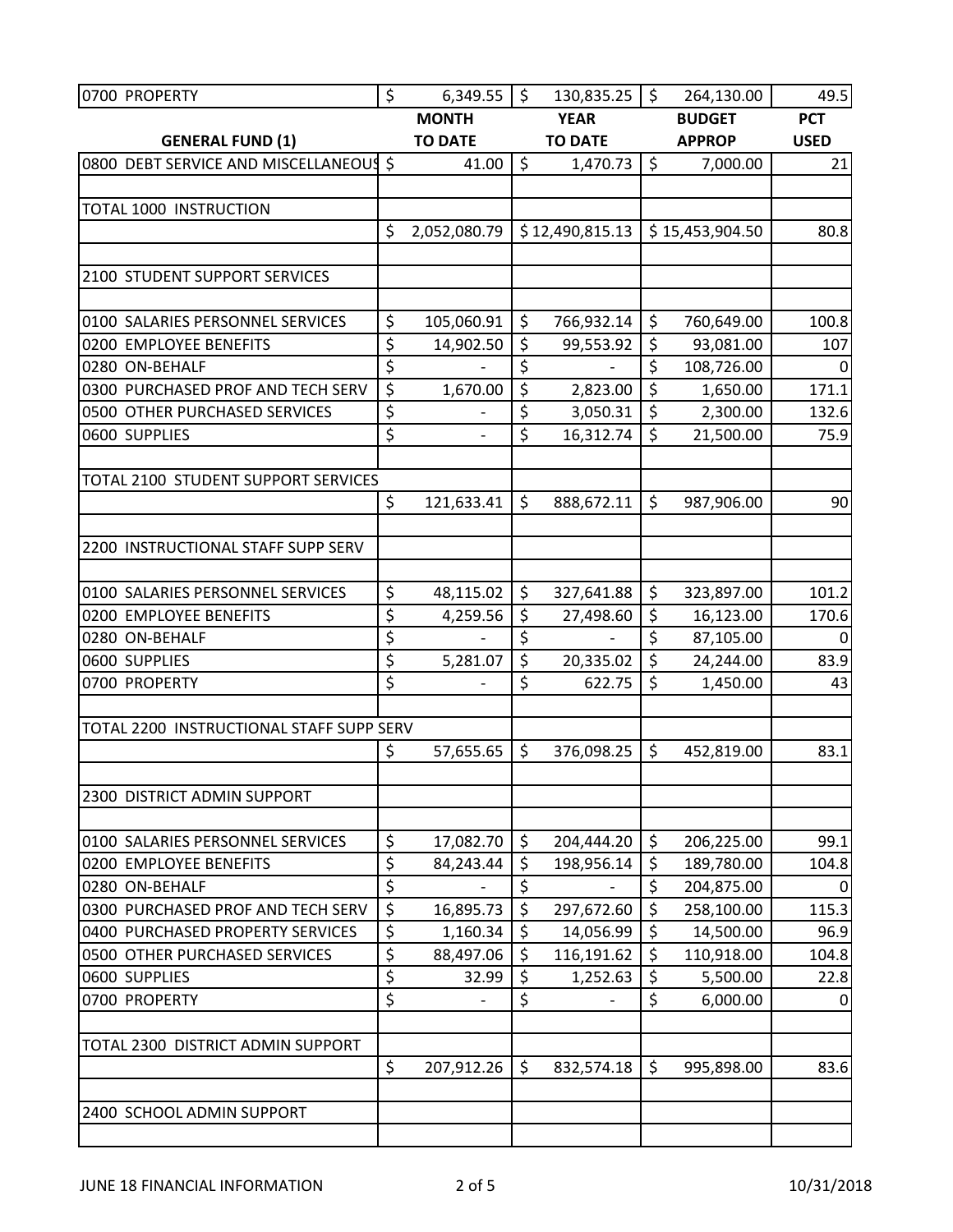| 0100 SALARIES PERSONNEL SERVICES            | \$               | 76,500.76      | \$               | 859,273.06     | \$      | 764,827.00    | 112.4            |
|---------------------------------------------|------------------|----------------|------------------|----------------|---------|---------------|------------------|
|                                             |                  | <b>MONTH</b>   |                  | <b>YEAR</b>    |         | <b>BUDGET</b> | <b>PCT</b>       |
| <b>GENERAL FUND (1)</b>                     |                  | <b>TO DATE</b> |                  | <b>TO DATE</b> |         | <b>APPROP</b> | <b>USED</b>      |
| 0200 EMPLOYEE BENEFITS                      | \$               | 7,464.16       | \$               | 76,511.80      | $\zeta$ | 156,143.00    | 49               |
| 0280 ON-BEHALF                              | \$               |                | \$               |                | \$      | 214,659.00    | $\mathbf 0$      |
| 0300 PURCHASED PROF AND TECH SERV           | $\overline{\xi}$ | 662.94         | \$               | 10,244.78      | \$      | 19,750.00     | 51.9             |
| 0400 PURCHASED PROPERTY SERVICES            | \$               |                | \$               | 41,680.82      | \$      | 44,704.00     | 93.2             |
| 0500 OTHER PURCHASED SERVICES               | \$               | 459.43         | \$               | 3,803.83       | \$      | 7,350.00      | 51.8             |
| 0600 SUPPLIES                               | \$               | 16,690.04      | \$               | 71,347.34      | \$      | 72,865.00     | 97.9             |
| 0700 PROPERTY                               | \$               | 415.99         | \$               | 2,502.53       | \$      | 3,878.00      | 64.5             |
| 0800 DEBT SERVICE AND MISCELLANEOUS         | \$               |                | \$               | 439.30         | \$      | 1,000.00      | 43.9             |
| 0840 CONTINGENCY                            | $\overline{\xi}$ |                | \$               |                | \$      | 1,248.00      | $\mathbf 0$      |
|                                             |                  |                |                  |                |         |               |                  |
| TOTAL 2400 SCHOOL ADMIN SUPPORT             |                  |                |                  |                |         |               |                  |
|                                             | \$               | 102,193.32     | \$               | 1,065,803.46   | \$      | 1,286,424.00  | 82.9             |
| 2500 BUSINESS SUPPORT SERVICES              |                  |                |                  |                |         |               |                  |
|                                             |                  |                |                  |                |         |               |                  |
| 0100 SALARIES PERSONNEL SERVICES            | \$               | 13,121.06      | $\zeta$          | 148,915.52     | \$      | 149,245.00    | 99.8             |
| 0200 EMPLOYEE BENEFITS                      | \$               | 2,415.13       | \$               | 27,014.14      | \$      | 25,663.00     | 105.3            |
| 0280 ON-BEHALF                              | $\overline{\xi}$ |                | \$               |                | \$      | 34,028.00     | $\mathbf 0$      |
|                                             |                  |                |                  |                |         |               |                  |
| TOTAL 2500 BUSINESS SUPPORT SERVICES        |                  |                |                  |                |         |               |                  |
|                                             | \$               | 15,536.19      | $\zeta$          | 175,929.66     | \$      | 208,936.00    | 84.2             |
|                                             |                  |                |                  |                |         |               |                  |
| 2600 PLANT OPERATIONS AND MAINTENANCE       |                  |                |                  |                |         |               |                  |
|                                             |                  |                |                  |                |         |               |                  |
| 0100 SALARIES PERSONNEL SERVICES            | \$               | 201,907.16     | \$               | 900,996.09     | \$      | 868,225.00    | 103.8            |
| 0200 EMPLOYEE BENEFITS                      | \$               | 48,891.62      | \$               | 223,959.86     | \$      | 182,760.00    | 122.5            |
| 0280 ON-BEHALF                              | \$               |                | \$               |                | \$      | 488,691.00    | 0                |
| 0300 PURCHASED PROF AND TECH SERV           | $\overline{\xi}$ | 52,213.94      | $\overline{\xi}$ | 470,713.36     | \$      | 316,000.00    | 149              |
| 0400 PURCHASED PROPERTY SERVICES            | \$               | 10,956.88      | \$               | 117,277.96     | \$      | 133,600.00    | 87.8             |
| 0500 OTHER PURCHASED SERVICES               | \$               | 4,598.58       | \$               | 39,811.89      | \$      | 59,500.00     | 66.9             |
| 0600 SUPPLIES                               | $\overline{\xi}$ | 84,925.35      | \$               | 956,304.07     | \$      | 1,028,500.00  | 93               |
| 0700 PROPERTY                               | \$               |                | \$               |                | \$      | 11,500.00     | $\mathbf 0$      |
| 0800 DEBT SERVICE AND MISCELLANEOUS         | $\zeta$          |                | \$               |                | \$      | 3,000.00      | $\boldsymbol{0}$ |
|                                             |                  |                |                  |                |         |               |                  |
| TOTAL 2600 PLANT OPERATIONS AND MAINTENANCE |                  |                |                  |                |         |               |                  |
|                                             | \$               | 403,493.53     | \$.              | 2,709,063.23   | \$      | 3,091,776.00  | 87.6             |
| 2700 STUDENT TRANSPORTATION                 |                  |                |                  |                |         |               |                  |
|                                             |                  |                |                  |                |         |               |                  |
| 0100 SALARIES PERSONNEL SERVICES            | \$               | 125,637.03     | \$               | 1,229,928.83   | \$      | 1,070,825.00  | 114.9            |
| 0200 EMPLOYEE BENEFITS                      | \$               | 35,507.85      | \$               | 309,617.37     | \$      | 320,039.00    | 96.7             |
| 0280 ON-BEHALF                              | \$               |                | \$               |                | \$      | 417,520.00    | $\Omega$         |
| 0300 PURCHASED PROF AND TECH SERV           | $\overline{\xi}$ | 38.18          | \$               | 42,426.99      | \$      | 6,050.00      | 701.3            |
| 0400 PURCHASED PROPERTY SERVICES            | \$               | 196.11         | \$               | 21,458.19      | \$      | 2,500.00      | 858.3            |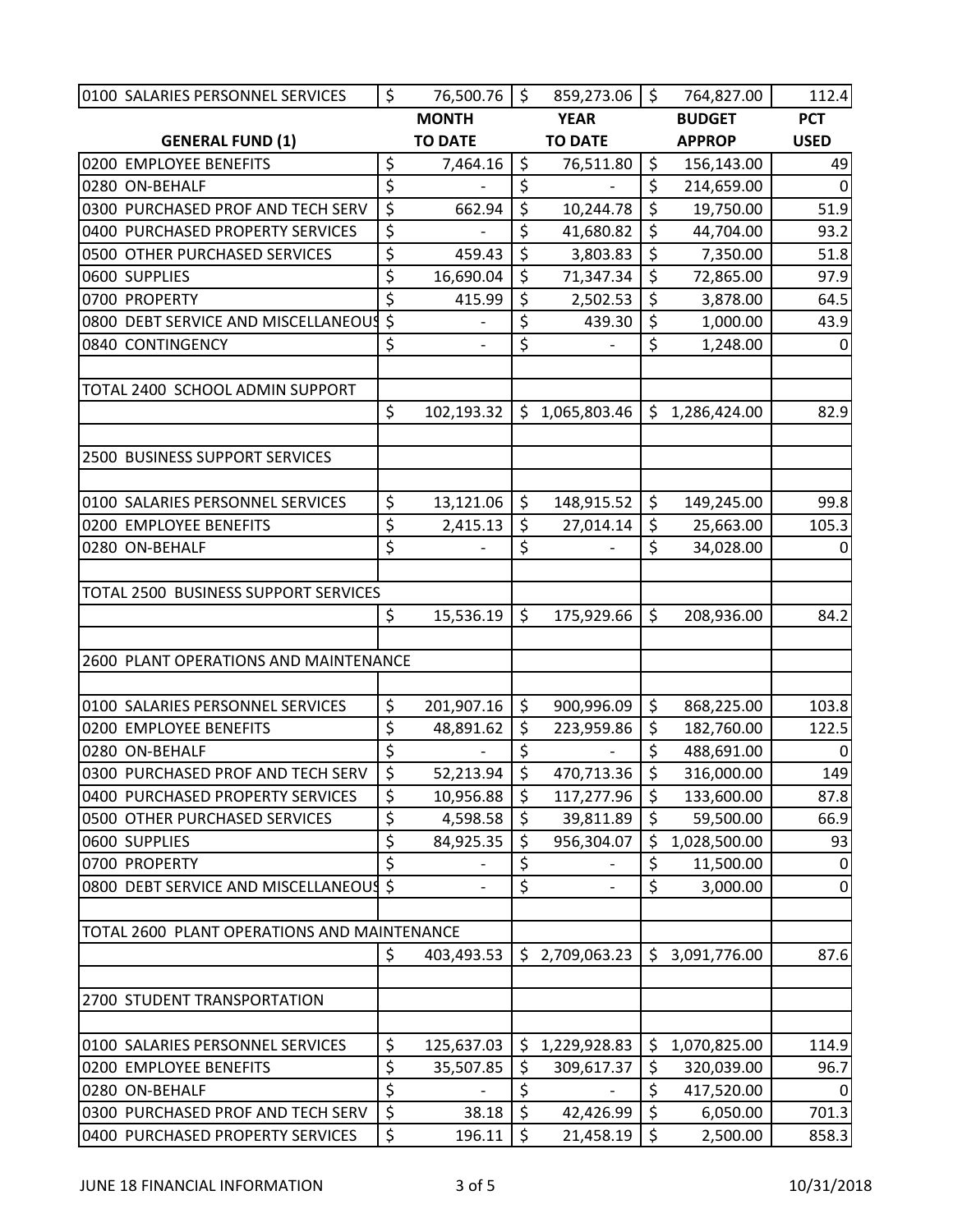| 0500 OTHER PURCHASED SERVICES          | \$               | 438.20 $\frac{1}{2}$                                    | 5,600.87                       | $\ddot{\mathsf{S}}$ | 68,400.00                | 8.2              |
|----------------------------------------|------------------|---------------------------------------------------------|--------------------------------|---------------------|--------------------------|------------------|
|                                        |                  | <b>MONTH</b>                                            | <b>YEAR</b>                    |                     | <b>BUDGET</b>            | <b>PCT</b>       |
| <b>GENERAL FUND (1)</b>                |                  | <b>TO DATE</b>                                          | <b>TO DATE</b>                 |                     | <b>APPROP</b>            | <b>USED</b>      |
| 0600 SUPPLIES                          | \$               | 39,704.56                                               | \$<br>475,383.44               | \$                  | 456,340.00               | 104.2            |
| 0700 PROPERTY                          | $\overline{\xi}$ | 156.86                                                  | \$<br>18,802.89                | \$                  | 44,000.00                | 42.7             |
| 0800 DEBT SERVICE AND MISCELLANEOUS \$ |                  | $\overline{a}$                                          | \$                             | \$                  |                          | $\mathbf 0$      |
|                                        |                  |                                                         |                                |                     |                          |                  |
| TOTAL 2700 STUDENT TRANSPORTATION      |                  |                                                         |                                |                     |                          |                  |
|                                        | \$               | 201,678.79                                              | \$2,103,218.58                 |                     | \$2,385,674.00           | 88.2             |
| 5100 DEBT SERVICE                      |                  |                                                         |                                |                     |                          |                  |
|                                        |                  |                                                         |                                |                     |                          |                  |
| 0800 DEBT SERVICE AND MISCELLANEOUS \$ |                  | $\overline{a}$                                          | \$<br>317,322.13               | $\zeta$             | 750,000.00               | 42.3             |
| <b>TOTAL 5100 DEBT SERVICE</b>         |                  |                                                         |                                |                     |                          |                  |
|                                        | \$               | $\overline{\phantom{a}}$                                | \$<br>317,322.13               | \$                  | 750,000.00               | 42.3             |
| 5200 FUND TRANSFERS                    |                  |                                                         |                                |                     |                          |                  |
| 0900 OTHER ITEMS                       | \$               | $\frac{1}{2}$                                           | \$<br>59,613.00                | $\zeta$             | 75,000.00                | 79.5             |
| <b>TOTAL 5200 FUND TRANSFERS</b>       |                  |                                                         |                                |                     |                          |                  |
|                                        | \$               |                                                         | \$<br>59,613.00                | $\zeta$             | 75,000.00                | 79.5             |
| 5300 CONTINGENCY                       |                  |                                                         |                                |                     |                          |                  |
| 0840 CONTINGENCY                       | \$               |                                                         | \$<br>$\overline{\phantom{a}}$ | S                   | 1,884,289.65             | $\pmb{0}$        |
| TOTAL 5300 CONTINGENCY                 |                  |                                                         |                                |                     |                          |                  |
|                                        | \$               | $\overline{\phantom{a}}$                                | \$<br>$\blacksquare$           | \$                  | 1,884,289.65             | $\boldsymbol{0}$ |
| <b>TOTAL EXPENDITURES</b>              |                  |                                                         |                                |                     |                          |                  |
|                                        | \$               | 3,162,183.94                                            | \$21,019,109.73                |                     | \$27,572,627.15          | 76.2             |
| <b>TOTAL FOR GENERAL FUND (1)</b>      |                  |                                                         |                                |                     |                          |                  |
|                                        |                  | $\frac{1}{2}$ (1,256,589.75) $\frac{1}{2}$ 2,282,598.84 |                                | $\dot{\mathsf{s}}$  | $\overline{\phantom{a}}$ | $\mathbf 0$      |